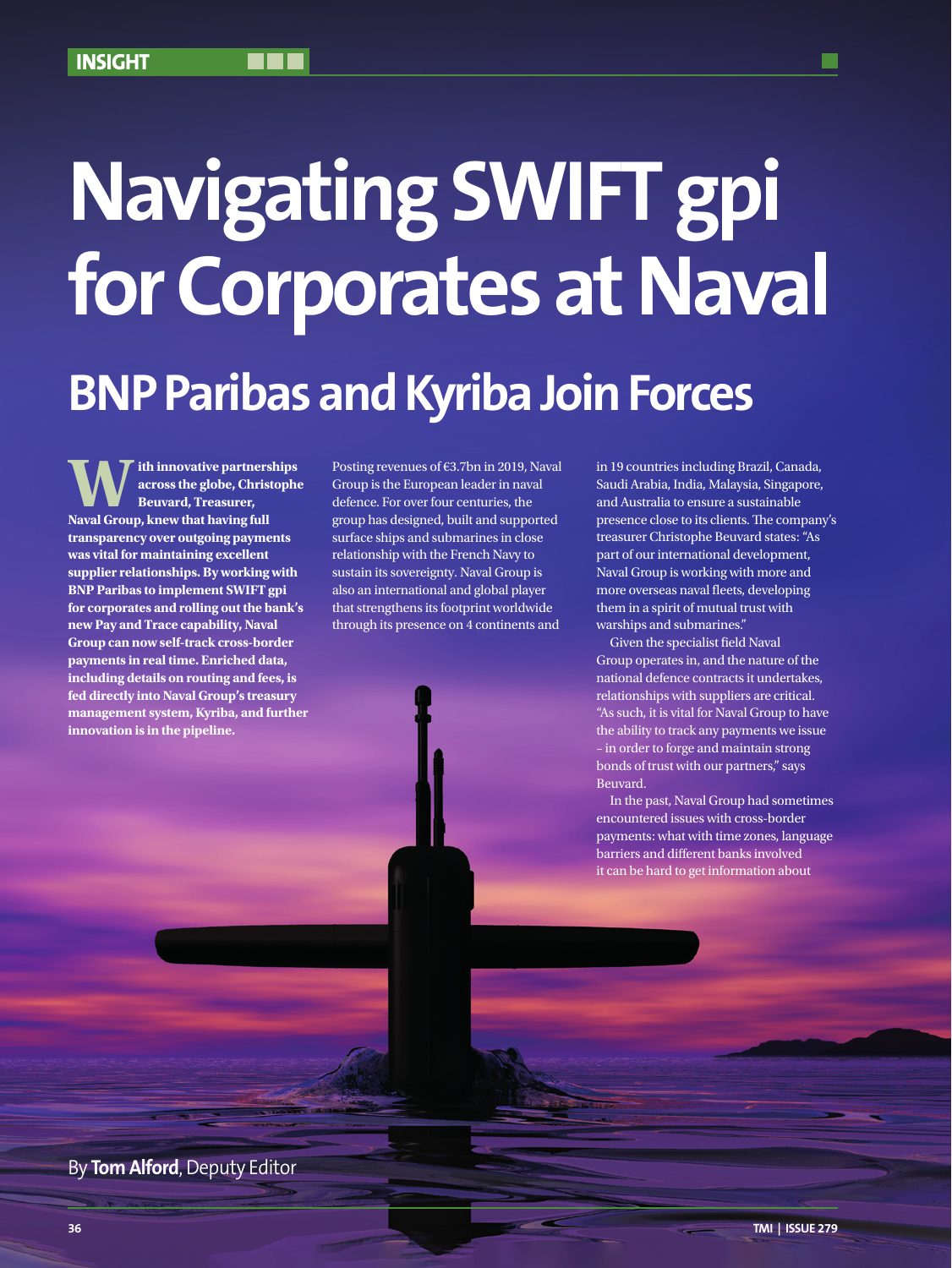where a payment is. "And if our suppliers are not paid on time, that is a real issue for us. Certainty around our cross-border payments is critical for securing our projects abroad and remain competitive and efficient – as per our strategic plan," he notes.

#### **A community-led solution**

With this in mind, Naval Group decided to implement SWIFT gpi for corporates (g4C). Beuvard turned to the group's major cash management bank, BNP Paribas to assist with this endeavour. One of the services he was particularly interested in was the bank's Pay and Trace capability, which went live in June 2020.

As Wim Grosemans, Head of Product Management Payments & Receivables, BNP Paribas Cash Management, explains: "Pay and Trace enables gpi payment status reports [PSRs] to be automatically integrated into a corporate's TMS [treasury management system] or enterprise resource planner [ERP]. This provides complete transparency over gpi payments at any point in time – without the corporate needing to contact the bank."

Beuvard is delighted with the

innovation: "Since BNP Paribas introduced the Pay and Trace solution, we have been able to follow the processing of our outbound payments even more closely – without any need to make a request to the bank as the information is fed directly back into Kyriba." The PSRs, routed by BNP, are integrated throughout the day into the TMS, he says. And each PSR includes the Unique End-to-end Transaction Reference (UETR), which can be generated by the corporate when the payment is initiated, thereby facilitating reconciliation.

Giving the corporate ability to initiate that UETR is an important feature, stresses Steven Lenaerts, Head of Product Management, Global Channels, BNP Paribas Cash Management. "When a corporate generates the UETR, this is a guaranteed unique reference that no other bank or corporate will be using and that will be carried along the whole GPI chain. This puts the treasurer in the driving seat regarding their outgoing payment and enables them to tie in any further feedback on that payment into their own TMS or ERP system."

And for those corporates that do not have the right technology in-house to generate a UETR, technology vendors can assist, says Frédérique Dupas, Product Manager GPI, Kyriba. "Treasurers can use the Kyriba system to generate a UETR – we simply perform that task on behalf of the corporate client and then ensure that the reference is passed on to the bank(s) and used consistently in the system. Naval Group actually leverages this benefit in Kyriba to ensure end-toend transparency over its payments," she notes.



**CHRISTOPHE BEUVARD**

#### **GENESIS OF PAY AND TRACE**

SWIFT gpi was born as an initiative between banks to create a better cross-border payment experience, says Grosemans. "Clearly, we then saw a great deal of interest from corporates and their key partners, including TMS providers such as Kyriba. A working group was then created to focus on corporate gpi services and a true community effort between corporates, banks, fintechs and vendors to co-create solutions around the SWIFT gpi building blocks," he explains.

The first service discussed by this working group was the ability to create a true market standard for initiating a payment on the corporate side, with a UETR, and to be able to track this payment from start to finish through real-time status reports. "Alongside interoperability, the key here was to ensure automated integration with the corporate's TMS or ERP platform, so that no contact was needed with the bank," says Grosemans. This was the concept for Pay and Trace.

Turning that idea into reality required a collaborative effort, as Lenaerts recalls. "Ensuring Pay and Trace worked as seamlessly as our corporate clients expected meant conducting numerous bilateral tests. We worked closely with Kyriba and SWIFT at this stage to ensure that PSR files automatically integrated into the treasury system. The tests went extremely smoothly and Kyriba finalised its part of the

integration in May 2020, ahead of the go-live in June."

In fact, Kyriba was the first TMS vendor to complete bilateral tests with SWIFT, using both MT and XML formats, according to Dupas. "Of course, there is also testing to do from the corporate side, but this should not be viewed as an obstacle to implementation. Corporates are completing the testing phase with their banks, vendors, and SWIFT, very quickly – and there is very little groundwork to do, compared with the significant benefits on offer," she observes.

For corporates not equipped with such a system able to integrate the Pay and Trace status reports, BNP Paribas alternatively provides an online view of the gpi payments in the ebanking tool, Connexis Cash, where a metroline showing all the steps and info of the payment is available.